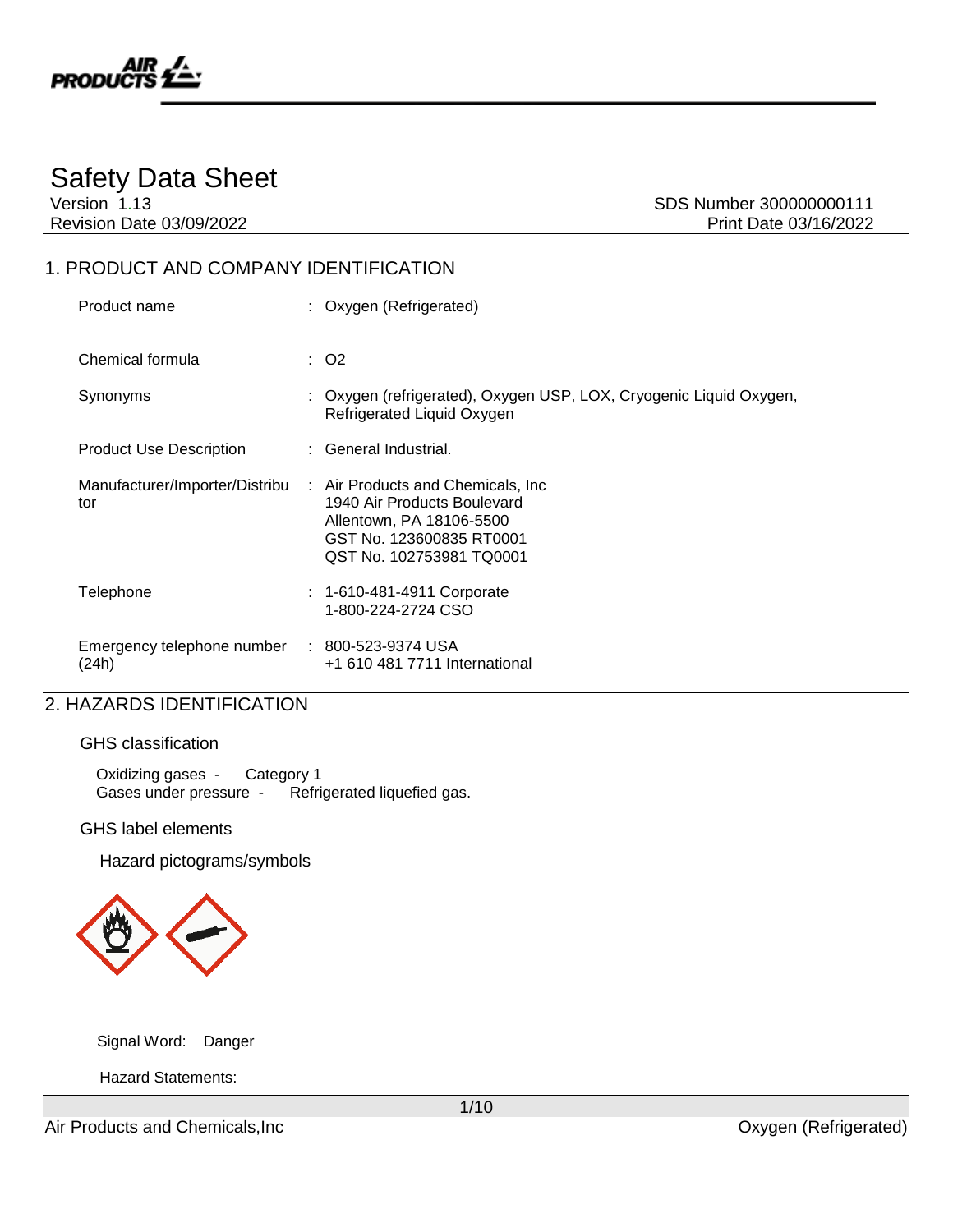H270:May cause or intensify fire; oxidiser. H281:Contains refrigerated gas; may cause cryogenic burns or injury. Combustibles in contact with liquid oxygen may explode on ignition or impact.

#### Precautionary Statements:

| Prevention | : P220: Keep away from clothing and other combustible materials.<br>P244:Keep valves and fittings free from oil and grease.<br>P282: Wear cold insulating gloves/face shield/eye protection.      |
|------------|---------------------------------------------------------------------------------------------------------------------------------------------------------------------------------------------------|
| Response   | $\therefore$ P315 : Get immediate medical advice/attention.<br>P336: Thaw frosted parts with lukewarm water. Do not rub affected area.<br>P370+P376: In case of fire: Stop leak if safe to do so. |
| Storage    | : P403:Store in a well-ventilated place.                                                                                                                                                          |

### Other hazards not contributing to the classification

Extremely cold liquid and gas under pressure. Direct contact with liquid can cause frostbite. May react violently with combustible materials. Keep oil, grease, and combustibles away.

## 3. COMPOSITION/INFORMATION ON INGREDIENTS

| Components | <b>CAS Number</b> | Concentration |
|------------|-------------------|---------------|
|            |                   | 'Volume)      |
| Oxygen     | 7700.<br>782-44-1 | 100 %         |

Concentration is nominal. For the exact product composition, please refer to technical specifications.

### 4. FIRST AID MEASURES

| Eye contact    | : In the case of contact with eyes, rinse immediately with plenty of water and<br>seek medical advice.                                                                                                                                                                                                                                                                                             |
|----------------|----------------------------------------------------------------------------------------------------------------------------------------------------------------------------------------------------------------------------------------------------------------------------------------------------------------------------------------------------------------------------------------------------|
| Skin contact   | : In case of contact, immediately flush eyes or skin with plenty of water for at<br>least 15 minutes while removing contaminated clothing and shoes. Wash frost-<br>bitten areas with plenty of water. Do not remove clothing. As soon as practical,<br>place the affected area in a warm water bath - which has a temperature not to<br>exceed 40 °C (105 °F). Cover wound with sterile dressing. |
| Ingestion      | : Ingestion is not considered a potential route of exposure.                                                                                                                                                                                                                                                                                                                                       |
| Inhalation     | : Consult a physician after significant exposure. Move to fresh air.                                                                                                                                                                                                                                                                                                                               |
| Most important | : If oxygen is administered to persons with chronic obstructive pulmonary                                                                                                                                                                                                                                                                                                                          |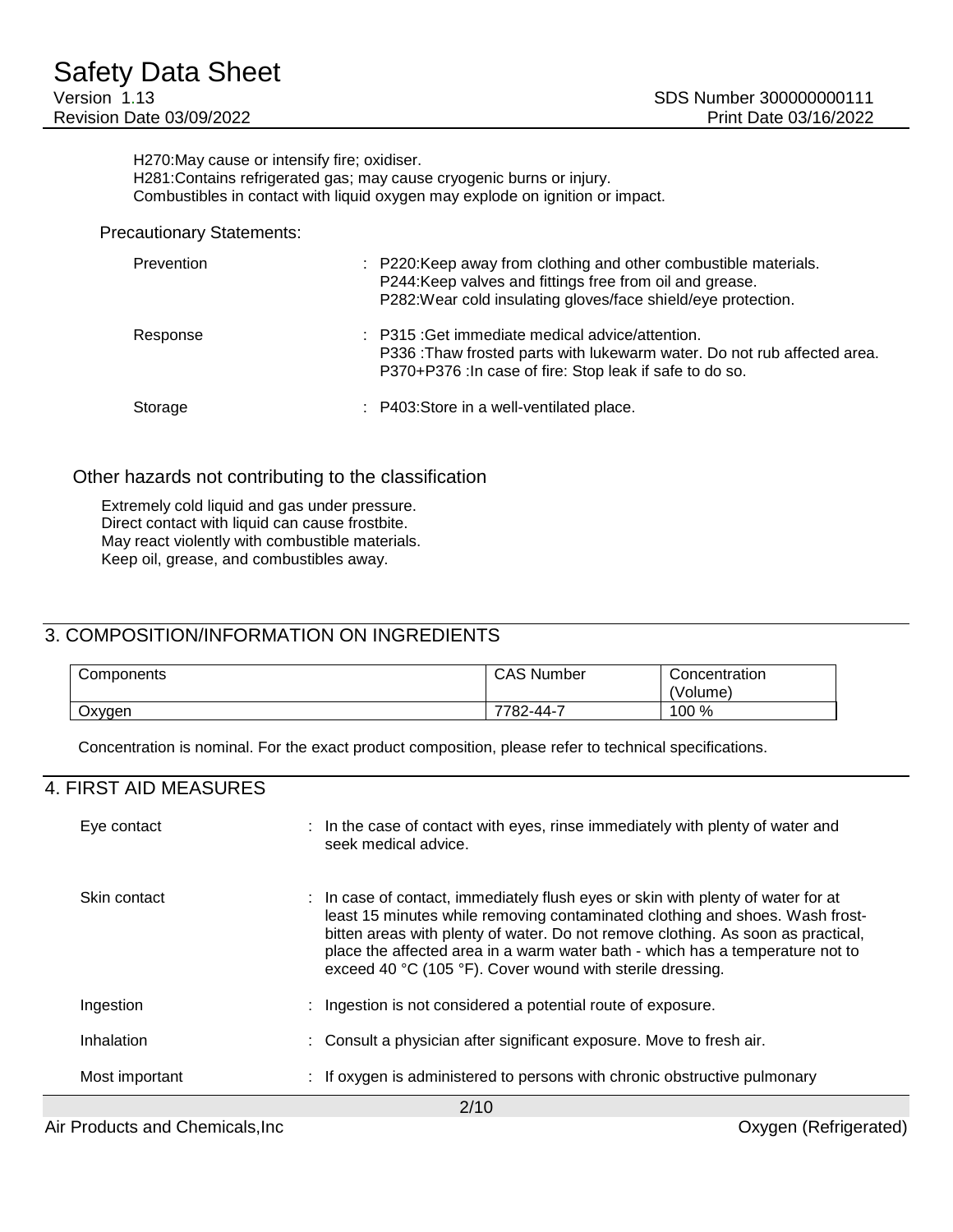### Safety Data Sheet Version 1.13 **SDS Number 300000000111** Revision Date 03/09/2022 Print Date 03/16/2022 symptoms/effects - acute and delayed disease, raising the oxygen concentration in the blood depresses their breathing and raises their retained carbon dioxide to a dangerous level.

Immediate Medical Attention and Special Treatment

| Treatment | If exposed or concerned: Get medical attention/advice. |
|-----------|--------------------------------------------------------|
|           |                                                        |

## 5. FIRE-FIGHTING MEASURES

| Suitable extinguishing media                      | : The product itself does not burn.<br>Use extinguishing media appropriate for surrounding fire.                                                                                                                                                                                                                                                                                                                                                     |
|---------------------------------------------------|------------------------------------------------------------------------------------------------------------------------------------------------------------------------------------------------------------------------------------------------------------------------------------------------------------------------------------------------------------------------------------------------------------------------------------------------------|
| Specific hazards                                  | : Combustibles in contact with liquid oxygen may explode on ignition or impact.<br>Some materials which are noncombustible in air may burn in the presence of<br>an oxidizer. Contact with organic and most inorganic materials may cause fire.<br>Vapor cloud may obscure visibility. Move away from container and cool with<br>water from a protected position. Do not direct water spray at container vent. If<br>possible, stop flow of product. |
| Special protective equipment<br>for fire-fighters | : Wear self contained breathing apparatus for fire fighting if necessary. Fire<br>resistant clothing may burn and offer no protection in oxygen rich atmospheres.                                                                                                                                                                                                                                                                                    |
| Further information                               | : Some materials that are noncombustible in air will burn in the presence of an<br>oxygen enriched atmosphere (greater than 23.5%). Fire resistant clothing may<br>burn and offer no protection in oxygen rich atmospheres.                                                                                                                                                                                                                          |

## 6. ACCIDENTAL RELEASE MEASURES

| Personal Precautions,<br>Protective Equipment, and<br><b>Emergency Procedures</b> | : Clothing exposed to high concentrations may retain oxygen 30 minutes or<br>longer and become a potential fire hazard. Stay away from ignition sources.<br>Evacuate personnel to safe areas. Ventilate the area. Monitor oxygen level.<br>Spill will rapidly vaporize forming an oxygen rich vapor cloud. Gas/vapor<br>heavier than air. May accumulate in confined spaces, particularly at or below<br>ground level. Personnel who have been exposed to high concentrations of<br>oxygen should stay in a well-ventilated or open area for 30 minutes before<br>going into a confined space or near an ignition source. |
|-----------------------------------------------------------------------------------|---------------------------------------------------------------------------------------------------------------------------------------------------------------------------------------------------------------------------------------------------------------------------------------------------------------------------------------------------------------------------------------------------------------------------------------------------------------------------------------------------------------------------------------------------------------------------------------------------------------------------|
| Methods for cleaning up                                                           | $:$ Ventilate the area.                                                                                                                                                                                                                                                                                                                                                                                                                                                                                                                                                                                                   |
| Additional advice                                                                 | : Increase ventilation to the release area and monitor oxygen level.                                                                                                                                                                                                                                                                                                                                                                                                                                                                                                                                                      |

## 7. HANDLING AND STORAGE

### **Handling**

All gauges, valves, regulators, piping and equipment to be used in oxygen service must be cleaned for oxygen service. Oxygen is not to be used as a substitute for compressed air. Never use an oxygen jet for cleaning purposes of any sort, especially clothing, as it increases the likelihood of an engulfing fire. Know and understand the properties and hazards of the product before use. Only experienced and properly instructed persons should handle compressed gases/cryogenic liquids. Before using the product, determine its identity by reading the label. Do not remove or deface labels provided by the supplier for the identification of the cylinder contents. Before connecting the container, check the complete gas system for suitability, particularly for pressure rating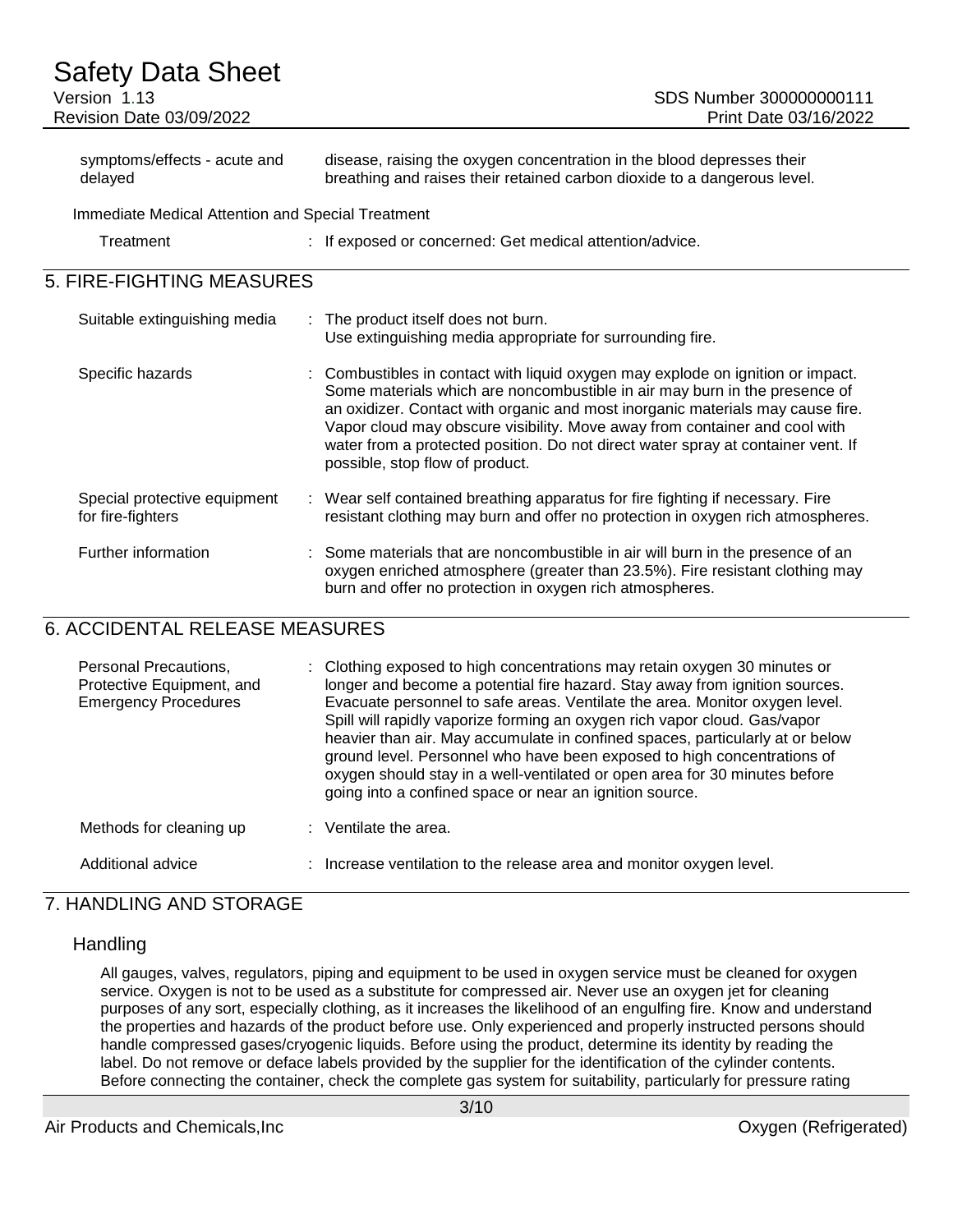and materials. Before connecting the container for use, ensure that back feed from the system into the container is prevented. Close container valve after each use and when empty, even if still connected to equipment. Never attempt to repair or modify container valves or safety relief devices. Damaged valves should be reported immediately to the supplier. If user experiences any difficulty operating cylinder valve discontinue use and contact supplier. Do not remove or interchange connections. Prevent entrapment of cryogenic liquid in closed systems not protected with relief device. When moving cylinders, even for short distances, use a cart (trolley, hand truck, etc.) designed to transport cylinders. When doubt exists as to the correct handling procedure for a particular gas, contact the supplier. Employ suitable pressure regulating devices on all containers when the gas is being emitted to systems with lower pressure rating than that of the container. Do not subject containers to abnormal mechanical shock. Only transfer lines designed for cryogenic liquids shall be used. Use only with equipment cleaned for oxygen service and rated for cylinder pressure. Never permit oil, grease, or other readily combustible substances to come into contact with valves or containers containing oxygen or other oxidants. All vents should be piped to the exterior of the building.

### Storage

Do not change or force fit connections. Always keep container in upright position. Use a back flow preventative device in the piping. Use only with equipment of compatible materials of construction, rated for cylinder pressure. Use only with equipment cleaned for oxygen service and rated for cylinder pressure. Do not walk on or roll equipment over spills. Open/close valve slowly. Close when not in use. Wear Safety Eye Protection. Check Safety Data Sheet before use. Containers should be stored in a purpose build compound which should be well ventilated, preferably in the open air. Do not allow storage temperature to exceed 50°C (122°F). Full containers should be stored so that oldest stock is used first. Do not store in a confined space. Full and empty cylinders should be segregated. Store containers in location free from fire risk and away from sources of heat and ignition. Return empty containers in a timely manner. Stored containers should be periodically checked for general condition and leakage. Protect containers stored in the open against rusting and extremes of weather. Containers should not be stored in conditions likely to encourage corrosion. Cryogenic containers are equipped with pressure relief devices to control internal pressure. Under normal conditions these containers will periodically vent product. Where necessary containers containing oxygen and oxidants should be separated from flammable gases by a fire resistant partition.

## 8. EXPOSURE CONTROLS / PERSONAL PROTECTION

### Engineering measures

Natural or mechanical to prevent oxygen-enriched atmospheres above 23.5% oxygen.

### Personal protective equipment

| Respiratory protection | : Not required for properly ventilated areas.                                                                                                                                                                                                                                                                                                               |
|------------------------|-------------------------------------------------------------------------------------------------------------------------------------------------------------------------------------------------------------------------------------------------------------------------------------------------------------------------------------------------------------|
| Hand protection        | : Loose fitting thermal insulated or leather gloves.<br>Gloves must be clean and free of oil and grease.<br>Wear work gloves when handling gas containers.<br>Chemical-resistant, impervious gloves complying with an approved standard<br>should be worn at all times when handling chemical products if a risk<br>assessment indicates this is necessary. |
| Eye protection         | : Safety glasses recommended when handling cylinders.<br>Wear goggles and a face shield when transfilling or breaking transfer<br>connections.                                                                                                                                                                                                              |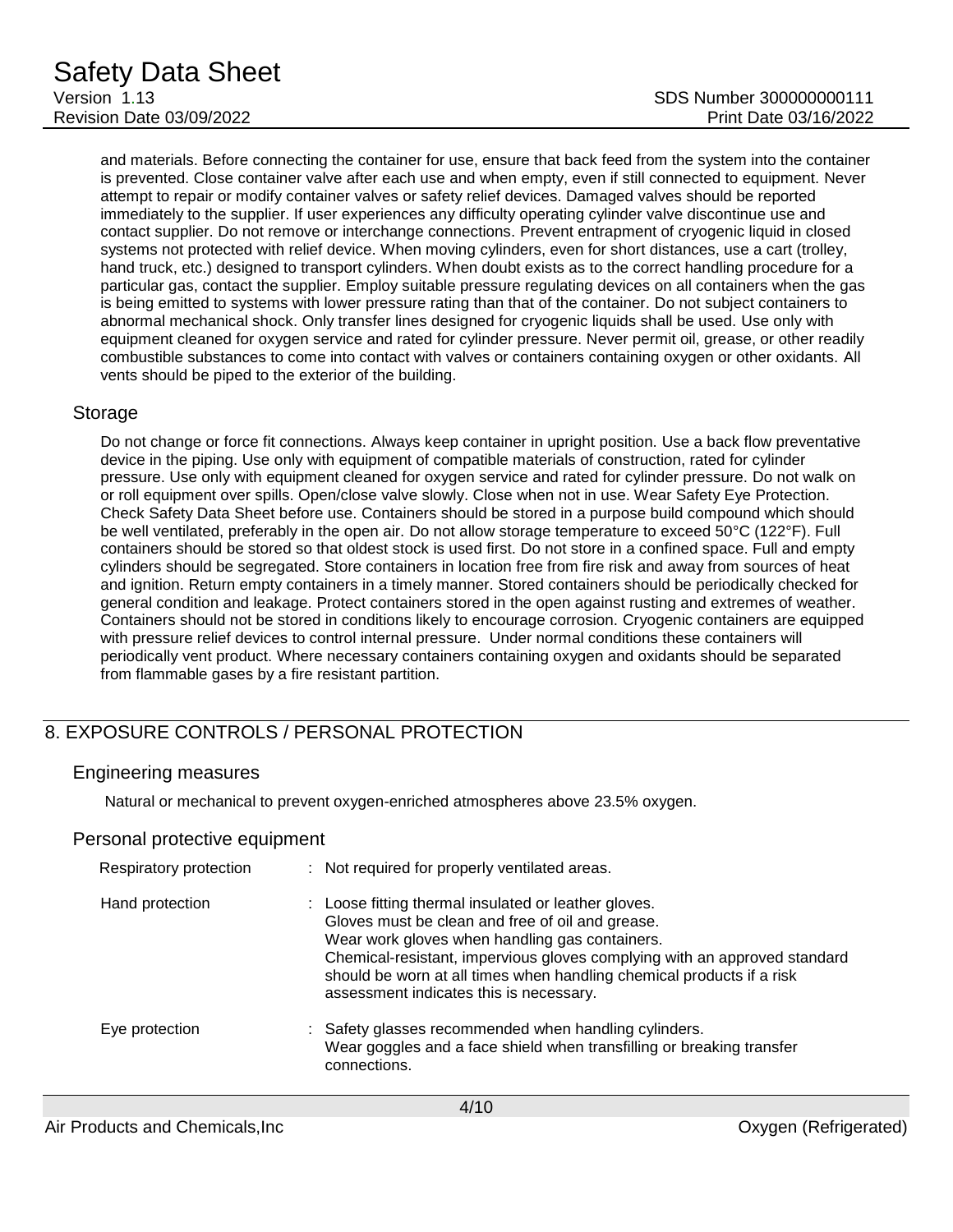| Safety Data Sheet<br>Version 1.13<br>Revision Date 03/09/2022 | SDS Number 300000000111<br>Print Date 03/16/2022                                                                                                                                                                                                                                                                                                                                                                                                                                                      |
|---------------------------------------------------------------|-------------------------------------------------------------------------------------------------------------------------------------------------------------------------------------------------------------------------------------------------------------------------------------------------------------------------------------------------------------------------------------------------------------------------------------------------------------------------------------------------------|
| Skin and body protection                                      | : Personnel who have been exposed to high concentrations of oxygen should<br>stay in a well-ventilated or open area for 30 minutes before going into a<br>confined space or near an ignition source.<br>Never allow any unprotected part of the body to touch uninsulated pipes or<br>vessels which contain cryogenic fluids. The extremely cold metal will cause the<br>flesh to stick fast and tear when one attempts to withdraw from it.<br>Safety shoes are recommended when handling cylinders. |
| Special instructions for<br>protection and hygiene            | : Ensure adequate ventilation, especially in confined areas.                                                                                                                                                                                                                                                                                                                                                                                                                                          |

## 9. PHYSICAL AND CHEMICAL PROPERTIES

| Appearance                                           | : Liquefied gas. blue                        |
|------------------------------------------------------|----------------------------------------------|
| Odor                                                 | No odor warning properties.                  |
| Odor threshold                                       | No data available.                           |
| pH                                                   | : Not applicable.                            |
| Melting point/range                                  | : $-362$ °F ( $-219$ °C)                     |
| Boiling point/range                                  | : -297 °F (-183 °C)                          |
| Flash point                                          | Not applicable.                              |
| Evaporation rate                                     | Not applicable.                              |
| Flammability (solid, gas)                            | Refer to product classification in Section 2 |
| Upper/lower<br>explosion/flammability limit          | No data available.                           |
| Vapor pressure                                       | Not applicable.                              |
| Water solubility                                     | $: 0.039$ g/l                                |
| Relative vapor density                               | : $1.105$ (air = 1) Heavier than air.        |
| Relative density                                     | 1.1 (water = $1$ )                           |
|                                                      |                                              |
| Partition coefficient: n-<br>octanol/water [log Kow] | : Not applicable.                            |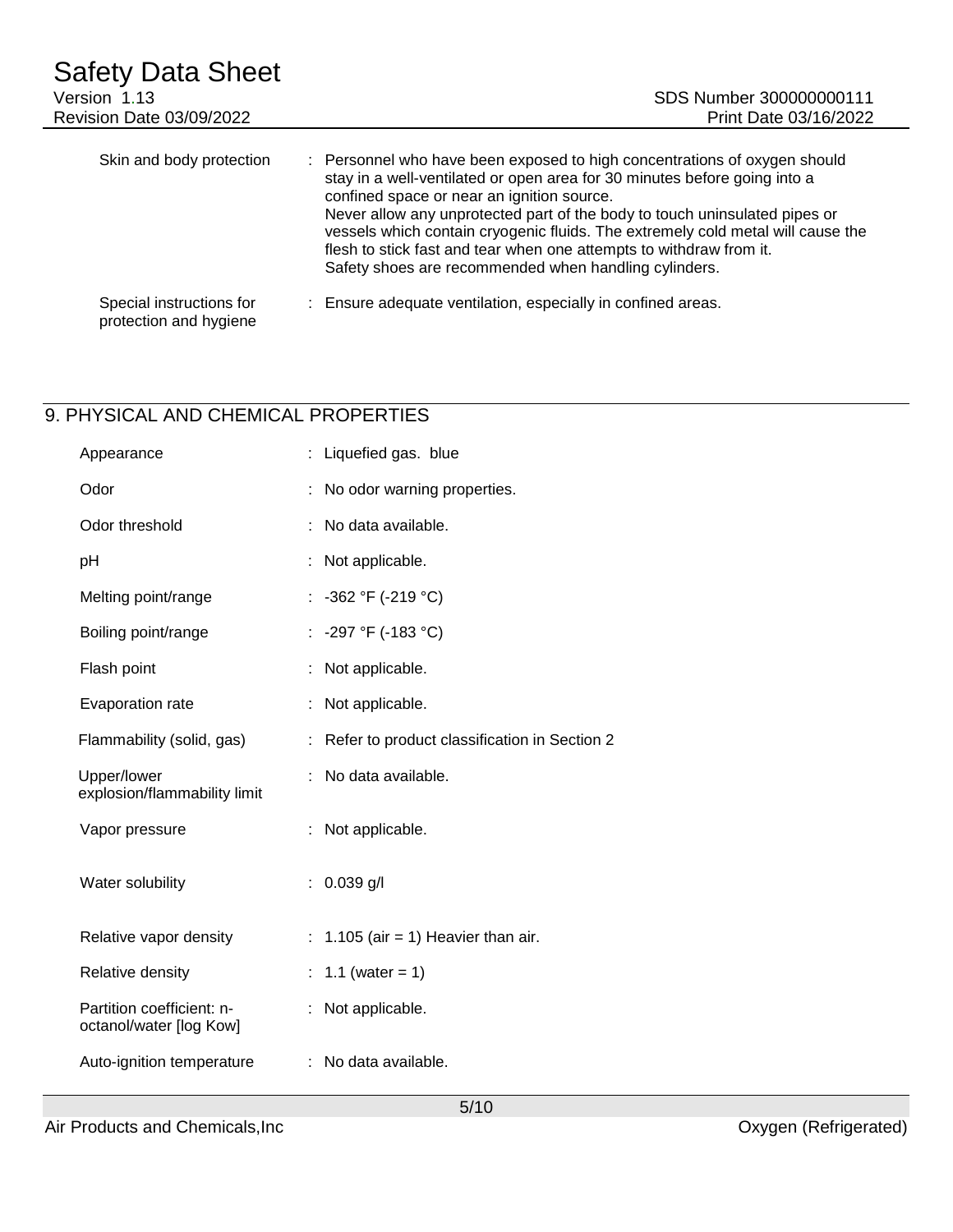# Safety Data Sheet<br>Version 1.13

Revision Date 03/09/2022

| Decomposition temperature | : No data available. |
|---------------------------|----------------------|
| Viscosity                 | : Not applicable.    |
| Molecular Weight          | $: 32$ g/mol         |

## 10. STABILITY AND REACTIVITY

| <b>Chemical Stability</b>                        | : Stable under normal conditions.                                                                                                                                                                                                                                                                                                                                                                                       |  |
|--------------------------------------------------|-------------------------------------------------------------------------------------------------------------------------------------------------------------------------------------------------------------------------------------------------------------------------------------------------------------------------------------------------------------------------------------------------------------------------|--|
| Conditions to avoid                              | : None under recommended storage and handling conditions (see section 7).                                                                                                                                                                                                                                                                                                                                               |  |
| Materials to avoid                               | : Avoid oil, grease and all other combustible materials.<br>Flammable materials.<br>Organic materials.<br>Finely divided aluminium.<br>Reducing agents.<br>Materials such as carbon steel, low alloy carbon steel and plastic become brittle<br>at low temperatures and are subject to failure. Use appropriate materials<br>compatible with the cryogenic conditions present in refrigerated liquefied gas<br>systems. |  |
| Hazardous decomposition<br>products              | : No data available.                                                                                                                                                                                                                                                                                                                                                                                                    |  |
| Possibility of hazardous<br>Reactions/Reactivity | : Violently oxidises organic material.                                                                                                                                                                                                                                                                                                                                                                                  |  |

## 11. TOXICOLOGICAL INFORMATION

## 11.1. Information on toxicological effects

| Likely routes of exposure |                    |  |                                                                                                                                                                                                                                                                                                                                                                                                                                                                                                                                                                        |
|---------------------------|--------------------|--|------------------------------------------------------------------------------------------------------------------------------------------------------------------------------------------------------------------------------------------------------------------------------------------------------------------------------------------------------------------------------------------------------------------------------------------------------------------------------------------------------------------------------------------------------------------------|
|                           | Effects on Eye     |  | : Contact with liquid may cause cold burns/frostbite.                                                                                                                                                                                                                                                                                                                                                                                                                                                                                                                  |
|                           | Effects on Skin    |  | : Contact with liquid may cause cold burns/frostbite. May cause severe frostbite.                                                                                                                                                                                                                                                                                                                                                                                                                                                                                      |
|                           | Inhalation Effects |  | : Breathing 75% or more oxygen at atmospheric pressure for more than a few<br>hours may cause nasal stuffiness, cough, sore throat, chest pain and breathing<br>difficulty. Breathing pure oxygen under pressure may cause lung damage and<br>also central nervous system effects. Breathing 75% or more oxygen at<br>atmospheric pressure for more than a few hours may cause nasal stuffiness,<br>cough, sore throat, chest pain and breathing difficulty. Breathing pure oxygen<br>under pressure may cause lung damage and also central nervous system<br>effects. |
|                           | Ingestion Effects  |  | Ingestion is not considered a potential route of exposure.                                                                                                                                                                                                                                                                                                                                                                                                                                                                                                             |
|                           | Symptoms           |  | : No data available.                                                                                                                                                                                                                                                                                                                                                                                                                                                                                                                                                   |
|                           | Acute toxicity     |  |                                                                                                                                                                                                                                                                                                                                                                                                                                                                                                                                                                        |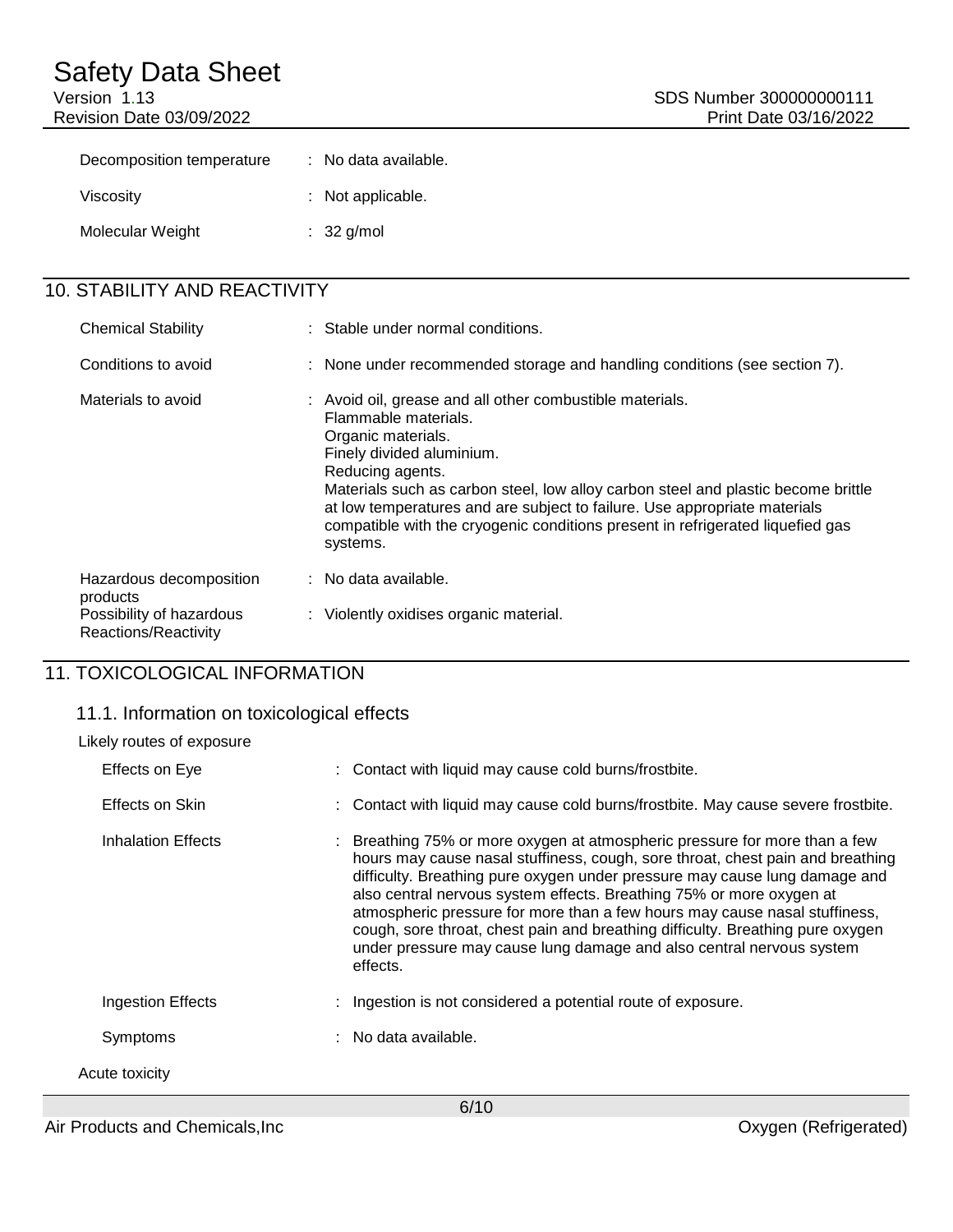| <b>Acute Oral Toxicity</b>           | : No data is available on the product itself. |
|--------------------------------------|-----------------------------------------------|
| Inhalation                           | : No data is available on the product itself. |
| <b>Acute Dermal Toxicity</b>         | : No data is available on the product itself. |
| Skin corrosion/irritation            | $:$ No data available.                        |
| Serious eye damage/eye<br>irritation | : No data available.                          |
| Sensitization.                       | : No data available.                          |

Chronic toxicity or effects from long term exposures

| Carcinogenicity                                                | : No data available.                          |
|----------------------------------------------------------------|-----------------------------------------------|
| Reproductive toxicity                                          | : No data is available on the product itself. |
| Germ cell mutagenicity                                         | : No data is available on the product itself. |
| Specific target organ systemic<br>toxicity (single exposure)   | $:$ No data available.                        |
| Specific target organ systemic<br>toxicity (repeated exposure) | $\therefore$ No data available.               |
| Aspiration hazard                                              | : No data available.                          |

Delayed and Immediate Effects and Chronic Effects from Short and Long Term Exposure

If oxygen is administered to persons with chronic obstructive pulmonary disease, raising the oxygen concentration in the blood depresses their breathing and raises their retained carbon dioxide to a dangerous level. None.

## 12. ECOLOGICAL INFORMATION

| <b>Ecotoxicity effects</b>  |                                               |
|-----------------------------|-----------------------------------------------|
| Aquatic toxicity            | : No data is available on the product itself. |
| Toxicity to other organisms | No data available.                            |

### Persistence and degradability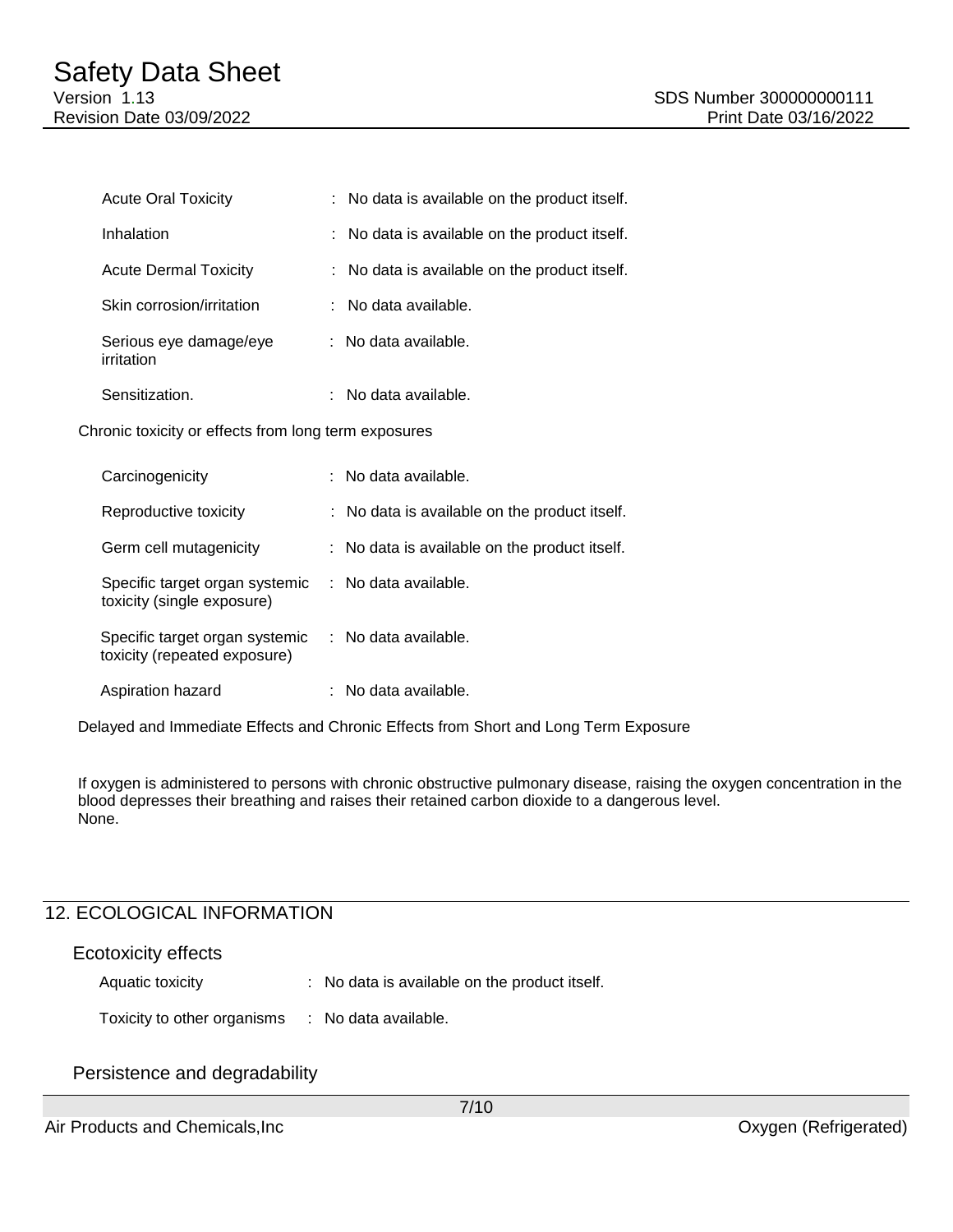| Bioaccumulation | Refer to Section 9 "Partition Coefficient (n-octanol/water)". |  |
|-----------------|---------------------------------------------------------------|--|

## 13. DISPOSAL CONSIDERATIONS

| Waste from residues / unused<br>products | Return unused product in original cylinder to supplier. Contact supplier if<br>quidance is required. |
|------------------------------------------|------------------------------------------------------------------------------------------------------|
| Contaminated packaging                   | : Return cylinder to supplier.                                                                       |

## 14. TRANSPORT INFORMATION

### DOT

| UN/ID No.                | $:$ UN1073                    |
|--------------------------|-------------------------------|
| Proper shipping name     | : Oxygen, refrigerated liquid |
| <b>Class or Division</b> | .22                           |
| Label(s)                 | : 2.2(5.1)                    |
| <b>Marine Pollutant</b>  | : No                          |

## IATA

Transport forbidden

## IMDG

| UN/ID No.                | $:$ UN1073                    |
|--------------------------|-------------------------------|
| Proper shipping name     | : OXYGEN, REFRIGERATED LIQUID |
| <b>Class or Division</b> | $\therefore$ 2.2              |
| Label(s)                 | : 2.2(5.1)                    |
| <b>Marine Pollutant</b>  | : No                          |

## TDG

| UN/ID No.                | : UN1073                      |
|--------------------------|-------------------------------|
| Proper shipping name     | : OXYGEN, REFRIGERATED LIQUID |
| <b>Class or Division</b> | $\therefore$ 2.2              |
| Label(s)                 | $\therefore$ 2.2 (5.1)        |
| <b>Marine Pollutant</b>  | : No                          |

### Further Information

Avoid transport on vehicles where the load space is not separated from the driver's compartment. Ensure vehicle driver is aware of the potential hazards of the load and knows what to do in the event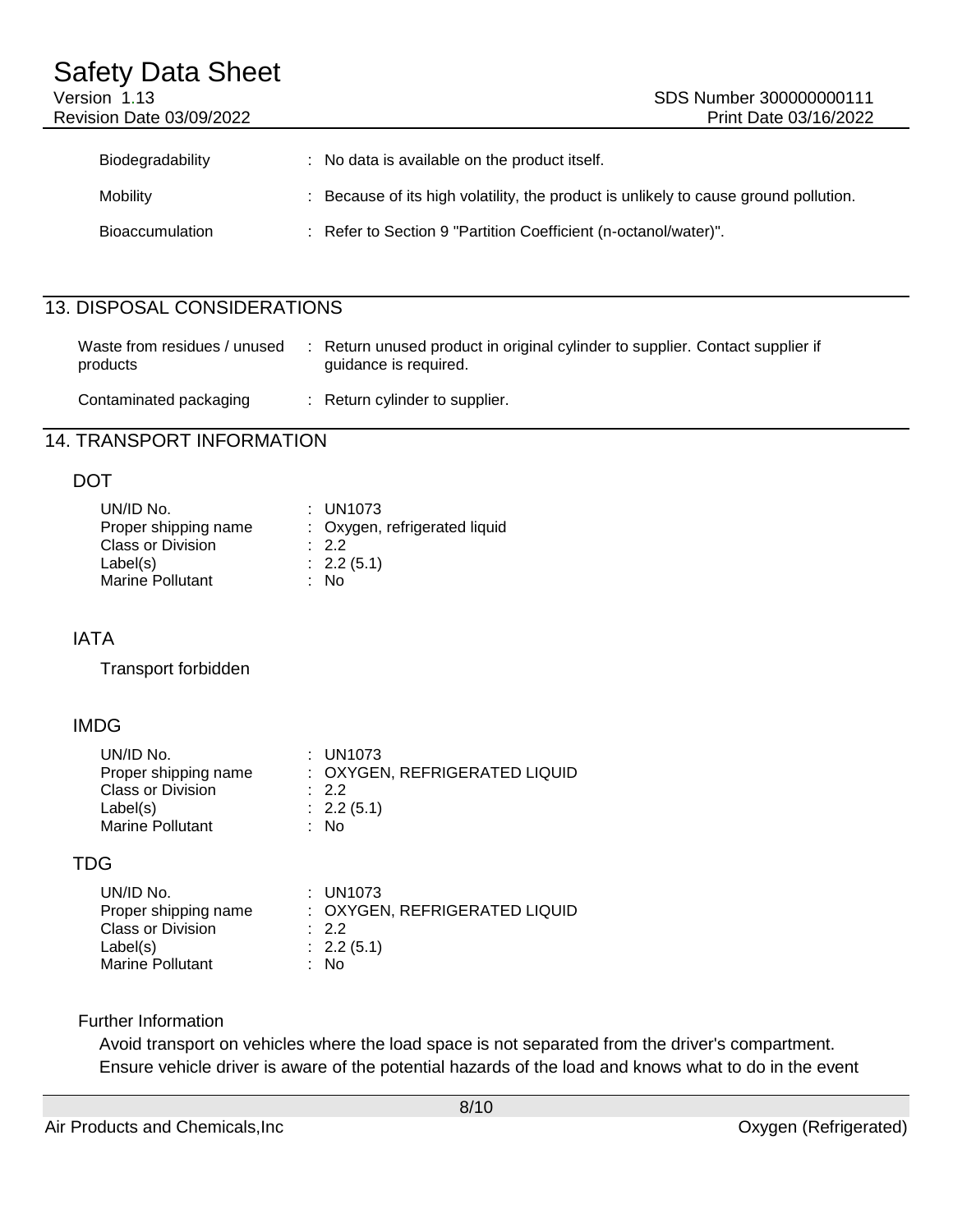of an accident or an emergency. The transportation information is not intended to convey all specific regulatory data relating to this material. For complete transportation information, contact customer service.

### 15. REGULATORY INFORMATION

Toxic Substance Control Act (TSCA) 12(b) Component(s):

None.

| Country     | <b>Regulatory list</b> | <b>Notification</b>    |
|-------------|------------------------|------------------------|
| <b>USA</b>  | <b>TSCA</b>            | Included on Inventory. |
| EU          | <b>EINECS</b>          | Included on Inventory. |
| Canada      | <b>DSL</b>             | Included on Inventory. |
| Australia   | <b>AICS</b>            | Included on Inventory. |
| South Korea | ECL.                   | Included on Inventory. |
| China       | <b>SEPA</b>            | Included on Inventory. |
| Philippines | <b>PICCS</b>           | Included on Inventory. |
| Japan       | <b>ENCS</b>            | Included on Inventory. |

EPA SARA Title III Section 312 (40 CFR 370) Hazard Classification Acute Health Hazard Fire Hazard.

US. California Safe Drinking Water & Toxic Enforcement Act (Proposition 65) This product does not contain any chemicals known to State of California to cause cancer, birth defects or any other harm.

### 16. OTHER INFORMATION

### NFPA Rating

| Health<br><b>Fire</b><br>Instability<br>Special | $\therefore$ 3<br>$\therefore$ 0<br>$\colon 0$<br>$\therefore$ OX |
|-------------------------------------------------|-------------------------------------------------------------------|
| <b>HMIS Rating</b>                              |                                                                   |
| Health<br>Flammability<br>Physical hazard       | $\therefore$ 3<br>$\therefore$ 0<br>$\therefore$ 2                |
| Prepared by                                     | : Air Products and Chemicals, Inc. Global EH&S Department         |
| Telephone                                       | : 1-610-481-4911 Corporate                                        |